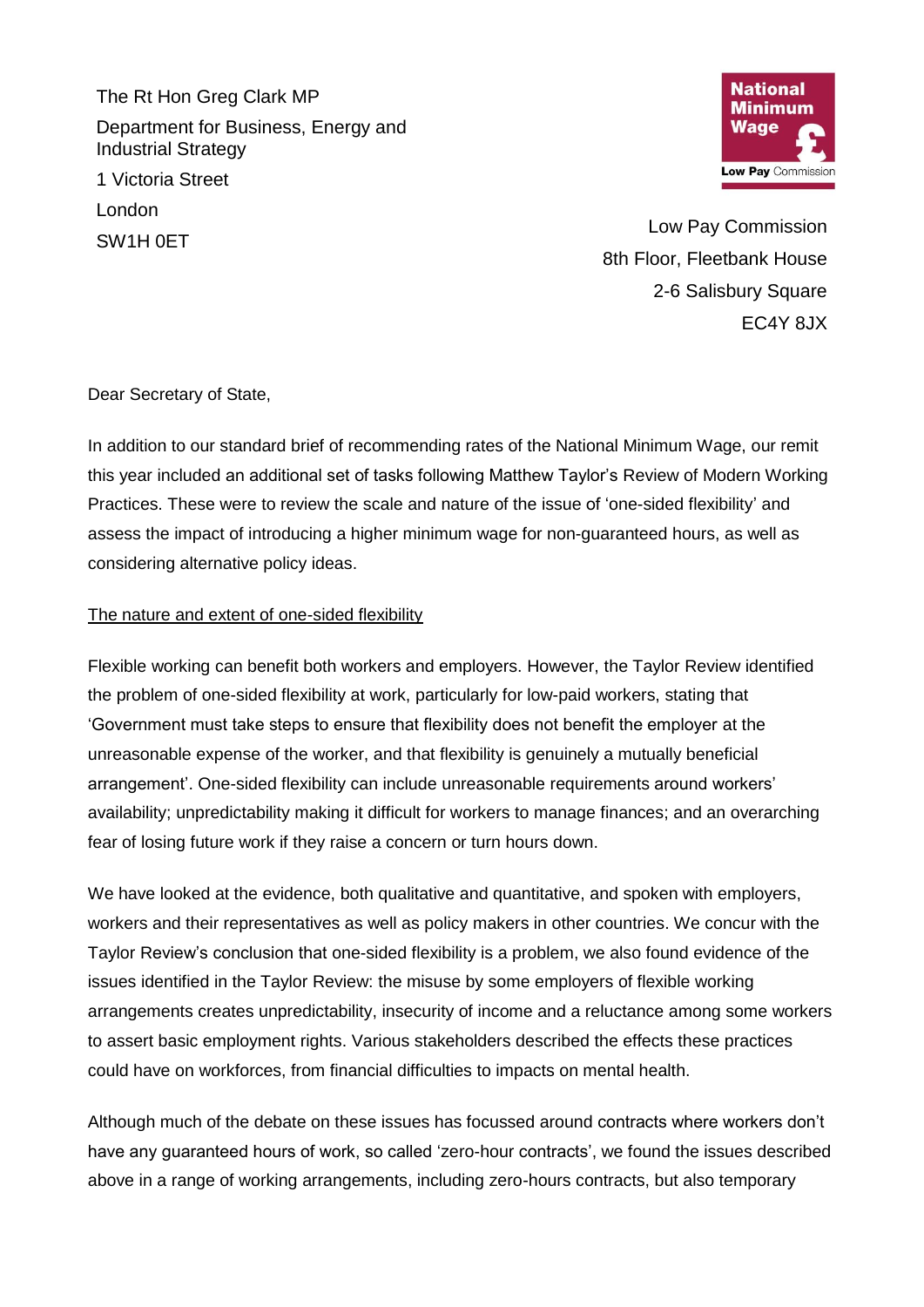working and short-hours contracts (where workers do have a guaranteed minimum number of hours but frequently work beyond this). Workers on zero-hours contracts have, in theory, the right to turn down shifts and since January 2016 have had protections against demands for exclusivity from employers. Workers on guaranteed hours do not have these rights. We heard on visits from workers with short-hours contracts that some employers still enforce unreasonable expectations around availability, overtime and exclusivity.

But it is not the case that all workers in these types of contracts suffer these issues – we came across genuine examples of two-sided flexibility and industries and businesses where flexible working arrangements suited the needs of both workers and employers. We also came across examples of employers struggling to persuade their flexible workers onto more standard and stable contracts because workers wanted to maintain their flexibility. Because of this, and the fact that the problems associated with one-sided flexibility go wider than the phenomenon of zero-hours contracts, none of our recommendations are specific to certain types of contract. Instead they are focussed on employer practice more generally.

Assessing the full scale and nature of the problem is challenging. Even if assessing scale was as simple as counting the number of low-paid workers on zero-hours contracts this would be insufficient. Issues around awareness mean counting the number of people on zero-hours contracts and other flexible arrangements is difficult. Employers tend to have differing views as to whether their non-guaranteed hours contracts are 'zero-hours' contracts and in some cases prefer to use other terms. Further, workers can be unaware of the type of working arrangement they have. These awareness issues mean that it is challenging to establish an accurate measure of the number of people in these contracts and that there is a need for better information. We also need to understand more about workers' views of these arrangements.

Nevertheless, the recently published Skills and Employment Survey provides a useful benchmark estimate of the scale of one-sided flexibility. It found that seven per cent of employees (1.7 million individuals) were very anxious that their working hours could change unexpectedly. Insecure hours were associated with a range of other negative phenomena: anxiety about unfair treatment, lower pay and greater anxiety about downgrading. This survey is undertaken every five years and to fully understand and address these issues we need more regular measures. We recommend that Government considers ways to specifically measure the scale of one-sided flexibility. It would be useful to collect evidence on these measures on a regular basis so we can assess the impact of any changes. In that context we note that Government is considering the recommendations from the Carnegie UK Trust and RSA's report Measuring Good Work.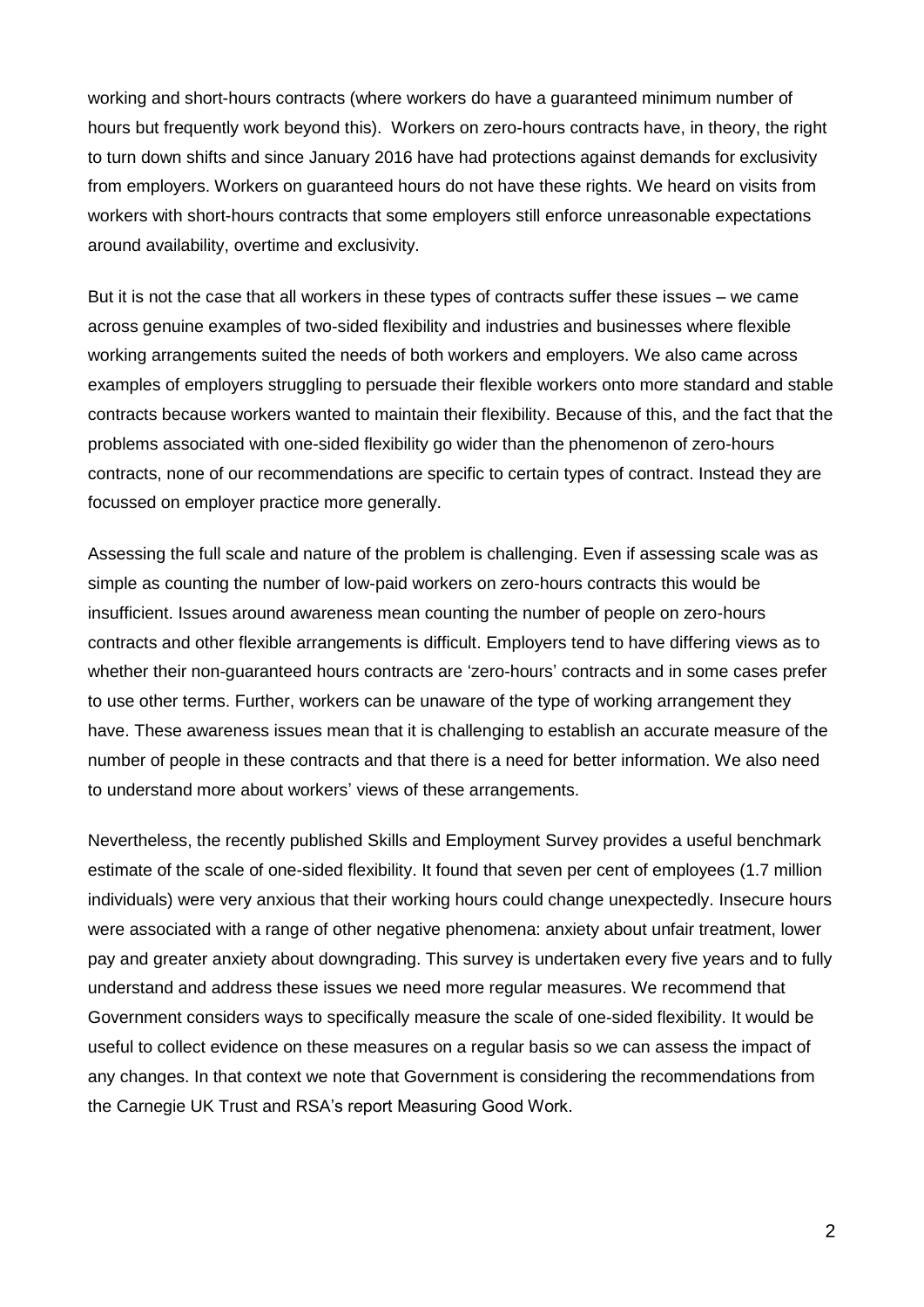## Addressing one-sided flexibility

To address the problems with one-sided flexibility the Taylor Review proposed a higher minimum wage for any hours that are not guaranteed, which we refer to as the premium. In a subsequent blog post and submission to our consultation, Taylor expanded on this; he called for a notice period of one week, beyond which additional hours would need to be paid at least at the premium rate.

We undertook a broad consultation on the potential impact of this idea, speaking to employers, workers, representatives of both and international policy makers. Employers told us that the higher rate would inevitably raise the cost of flexibility, potentially negatively affecting working hours amongst a group who, the evidence tells us, are more likely to already be underemployed. Some employers allow their workers discretion over the hours they work and to swap shifts with one another. Employers told us that this discretion would need to be reduced or removed entirely to prevent gaming of the premium – a move that would be against the direction of travel for greater flexibility for many workplaces and, in their view, against workers' wishes.

Employers were sceptical as to the enforcement potential of the premium. Their view was that collecting the necessary information to prove an hour of work is guaranteed and has sufficient notice places a significant burden on business. Many employers told us they would put systems in place to respond to the premium, but that more unscrupulous employers would game these requirements by obfuscating around the necessary compliance information for HMRC or by simply shifting to a self-employment model and avoiding it altogether. While only a minority of employers suggested they would make more use of self-employment it was Commissioners' view that these are likely to be the employers we need to influence the most.

While worker representatives were keen on a deterrent against one-sided flexibility, there were still some strong concerns. Some unions were worried that the premium could legitimise poor working practices, with employers reasoning that the premium essentially 'buys' maximum flexibility so they need not worry about notice of shifts or variability of hours. Others warned that a high premium that made up a significant part of a worker's earnings could potentially 'trap' them in precarious work. In this situation workers wanting to move into more stable work would need to forego the premium and therefore their earnings would fall.

In our work, we found evidence of positive examples of flexibility, and so it is important that any measures preserve genuine two-way flexibility. We found widespread support for the idea that workers should have better notice of their working schedules, more security of income, and the confidence to assert their rights. The goal of the premium proposal was to address these concerns but in the Commission's view it does not do so effectively. We didn't hear unqualified backing for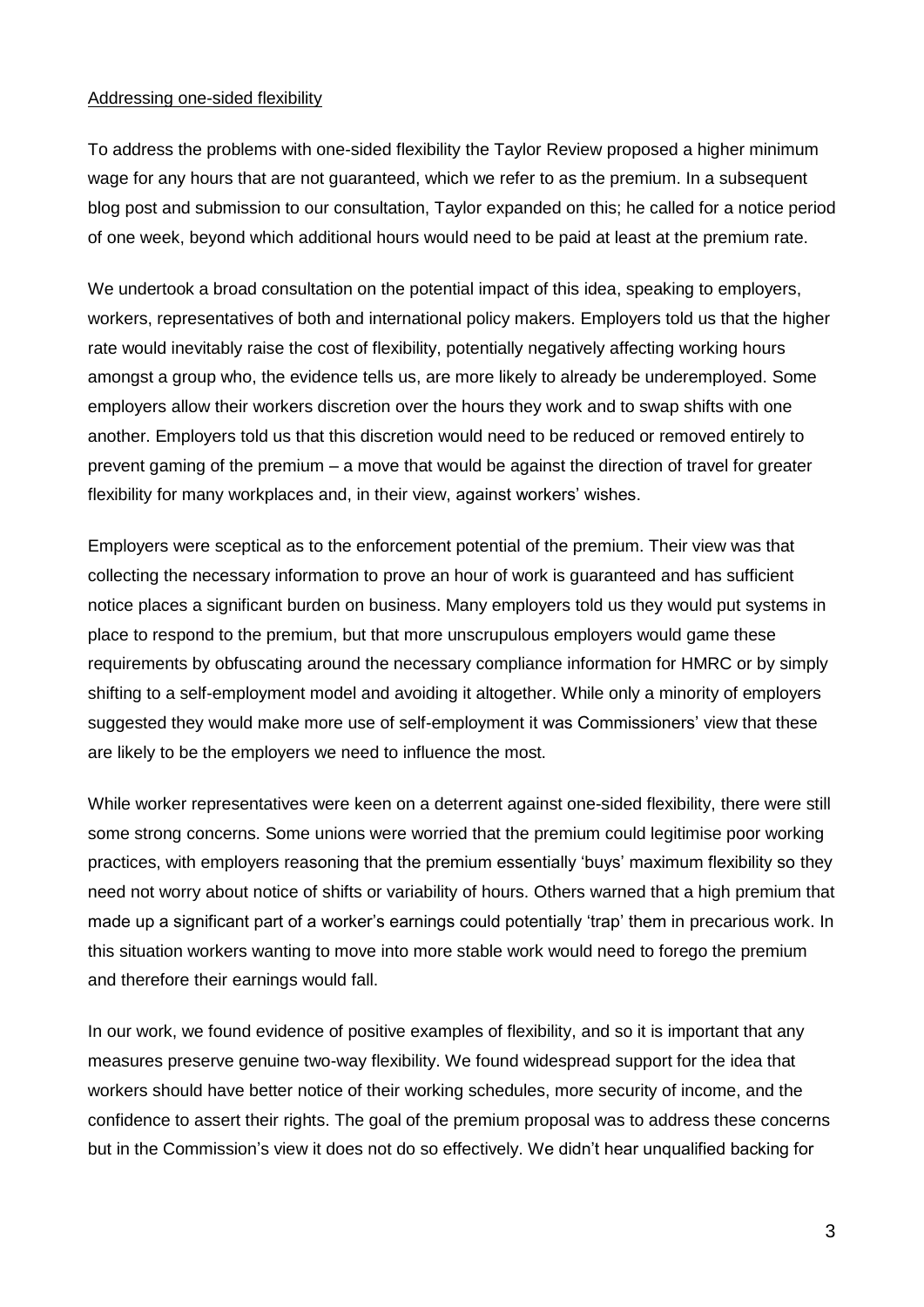the premium from any of the stakeholders we spoke to. We therefore recommend an alternative package of measures.

- **A right to switch to a contract which reflects your normal hours** Taylor's Review recommended a right to request a more stable and predictable contract. Government has since consulted on such a measure based on the right to request flexible working. However, Commissioners are of the view that a stronger framework is appropriate, as the issue is not about a worker requesting a change to the amount of work they do, but rather the proper recognition of their normal hours. Workers already worried about raising issues in the workplace, because of fears of employer retaliation, are less likely to raise a 'request' – so the right needs to be stronger than this. An employer would need to objectively justify any refusal according to conditions clearly defined in legislation. These would include the reference period for determining normal working hours, a qualifying period, and the specific circumstances in which an employer would not be required to offer a contract guaranteeing normal hours worked. We have given examples of these specific circumstances in our report but recommend that the Government consult widely on these qualifying conditions. This right should be enforced through Employment Tribunals, and Government should also consult on appropriate penalties for non-compliance.
- **A right to reasonable notice of work schedule** Employers of flexible workers need to be encouraged to undertake more and better planning. We came across a range of examples of poor business practices whereby planning was simply not considered. By contrast other employers work hard to plan ahead and give notice of forthcoming requirements and find that this benefits both the worker and the business. We consider that every individual should have a right to reasonable 'recordable' notice of their working shifts. We recognise the difficulty of setting a single fixed period across industries and forms of work and recommend that the Government provides guidance in this area. There would also need to be effective enforcement and appropriate remedies.
- **Compensation for shift cancellation or curtailment without reasonable notice** The practice of cancelling shifts at the last minute, sometimes on arrival at work or partway through a shift, was thought unfair by both employers and workers in our consultations but we found it was not uncommon. For this reason, we recommend that where shifts are cancelled without reasonable notice workers should be compensated. Compensation could be tied to the actual value of the cancelled shift; the minimum-wage value of the cancelled shift; or a simple multiple of the minimum wage rate. Commissioners' view was that there are advantages and disadvantages to each of these options and we suggest the Government consult on how best to make this work.